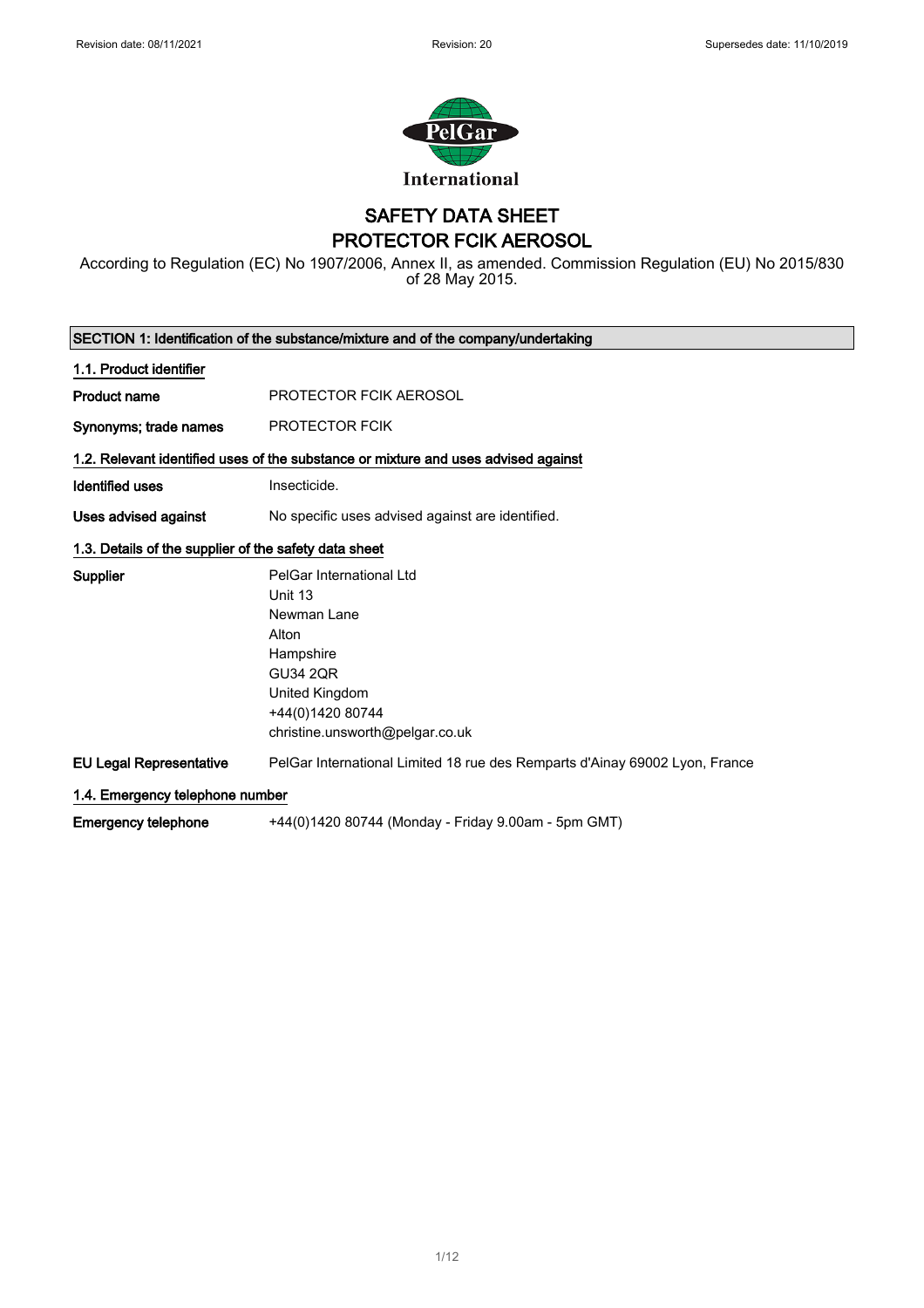| <b>National emergency telephone</b> Austria: +43 1 406 43 43 |                                                                         |
|--------------------------------------------------------------|-------------------------------------------------------------------------|
| number                                                       | Belgium: 070 245 245                                                    |
|                                                              | Bulgaria: +359 2 9154 233                                               |
|                                                              | Croatia: +3851 2348 342                                                 |
|                                                              | Cyprus: 1401                                                            |
|                                                              | Czech Republic: +420 224 919 293, +420 224 915 402                      |
|                                                              | Denmark: +45 8212 1212                                                  |
|                                                              | Estonia: 16662                                                          |
|                                                              | Finland: 0800 147 111                                                   |
|                                                              | France: +33 (0) 145 42 59 59                                            |
|                                                              | Germany: +44 (0)1420 80744 (9am-5pm Monday- Friday GMT)                 |
|                                                              | Greece: (0030) 2107793777                                               |
|                                                              | Hungary: +36-80-201-199                                                 |
|                                                              | Iceland: (+354) 543 1000 / 112                                          |
|                                                              | Ireland: Members of Public: +353 (01) 809 2166. (8am-10pm daily)        |
|                                                              | Ireland: Healthcare Professionals: +353 (01) 809 2566 (24 hour service) |
|                                                              | Italy: 0382-24444                                                       |
|                                                              | Latvia: +371 67042473                                                   |
|                                                              | Liechtenstein: +44 (0)1420 80744 (9am-5pm Monday- Friday GMT)           |
|                                                              | Lithuania: +370 (85) 2362052                                            |
|                                                              | Luxembourg: 8002 5500                                                   |
|                                                              | Malta: +44 (0)1420 80744 (9am-5pm Monday- Friday GMT)                   |
|                                                              | Netherlands: +31(0)30 274 8888 Healthcare Professionals only            |
|                                                              | Norway: 22 59 13 00                                                     |
|                                                              | Poland: +44 (0)1420 80744 (9am-5pm Monday- Friday GMT)                  |
|                                                              | Portugal: +351 800 250 250                                              |
|                                                              | Romania: +40213183606                                                   |
|                                                              | Slovakia: +421 2 5477 4166                                              |
|                                                              | Slovenia: 112                                                           |
|                                                              | Spain: +34 91 562 04 20                                                 |
|                                                              | Sweden: 112 – Begär Giftinformation                                     |

### SECTION 2: Hazards identification

| 2.1. Classification of the substance or mixture |                                                                                                                                                                                                                |
|-------------------------------------------------|----------------------------------------------------------------------------------------------------------------------------------------------------------------------------------------------------------------|
| Classification (EC 1272/2008)                   |                                                                                                                                                                                                                |
| <b>Physical hazards</b>                         | Aerosol 1 - H222, H229                                                                                                                                                                                         |
| <b>Health hazards</b>                           | Not Classified                                                                                                                                                                                                 |
| <b>Environmental hazards</b>                    | Aquatic Acute 1 - H400 Aquatic Chronic 1 - H410                                                                                                                                                                |
| 2.2. Label elements                             |                                                                                                                                                                                                                |
| <b>Hazard pictograms</b>                        |                                                                                                                                                                                                                |
| Signal word                                     | Danger                                                                                                                                                                                                         |
| <b>Hazard statements</b>                        | EUH208 Contains Chrysanthemum cinerariaefolium extract in Petroleum Distillates. May<br>produce an allergic reaction.<br>H222 Extremely flammable aerosol.<br>H229 Pressurised container: may burst if heated. |

H410 Very toxic to aquatic life with long lasting effects.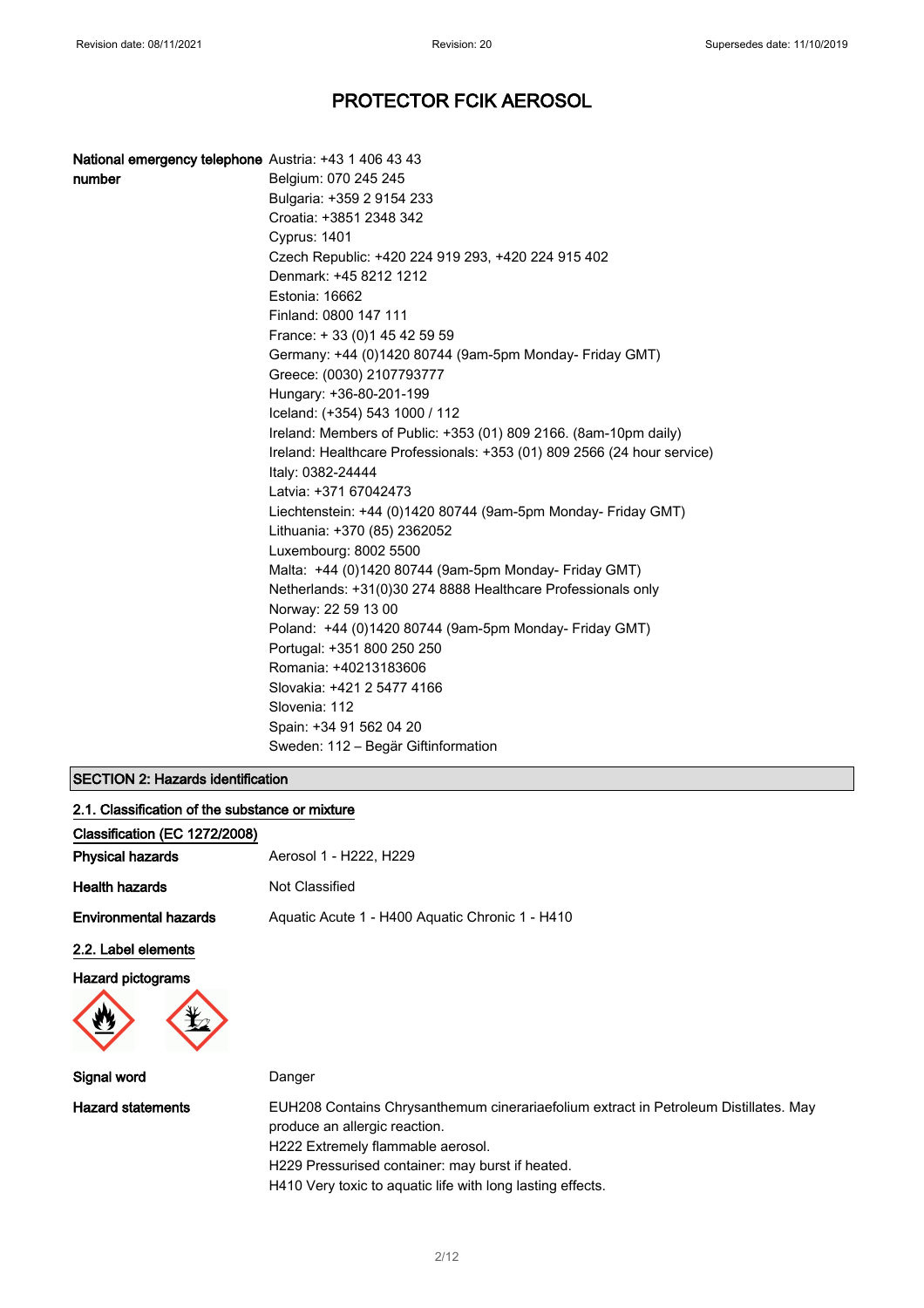| <b>Precautionary statements</b>   | P210 Keep away from heat, hot surfaces, sparks, open flames and other ignition sources. No<br>smoking.<br>P211 Do not spray on an open flame or other ignition source.<br>P251 Do not pierce or burn, even after use.<br>P273 Avoid release to the environment.<br>P391 Collect spillage.<br>P410+P412 Protect from sunlight. Do not expose to temperatures exceeding 50°C/122°F.<br>P501 Dispose of contents/ container in accordance with national regulations. |
|-----------------------------------|-------------------------------------------------------------------------------------------------------------------------------------------------------------------------------------------------------------------------------------------------------------------------------------------------------------------------------------------------------------------------------------------------------------------------------------------------------------------|
| Supplemental label<br>information | EUH 208 Contains Chrysanthemum Cinerariaefolium extract. May produce an allergic<br>reaction.                                                                                                                                                                                                                                                                                                                                                                     |
| <b>UFI</b>                        | UFI: P890-J074-R003-UEGE                                                                                                                                                                                                                                                                                                                                                                                                                                          |

2.3. Other hazards

This product does not contain any substances classified as PBT or vPvB.

### SECTION 3: Composition/information on ingredients

#### 3.2. Mixtures

| SHAP 70 (Specialised Hydrocarbon Aerosol Propellant)                                                                                |                      | 60-100%                                              |
|-------------------------------------------------------------------------------------------------------------------------------------|----------------------|------------------------------------------------------|
| CAS number: 68476-85-7                                                                                                              | EC number: 270-704-2 |                                                      |
| Classification<br>Flam. Gas 1A - H220<br>Press. Gas (Liq.) - H280                                                                   |                      |                                                      |
| <b>Hamsol IPG</b>                                                                                                                   |                      | 10-30%                                               |
| CAS number: 90622-57-4                                                                                                              | EC number: 292-459-0 | REACH registration number: 01-<br>2119472146-39-XXXX |
| Classification<br>Flam. Liq. 3 - H226<br>Asp. Tox. 1 - H304<br>Aquatic Chronic 4 - H413                                             |                      |                                                      |
| <b>HEPTANE</b>                                                                                                                      |                      | 5-10%                                                |
| CAS number: 64742-49-0                                                                                                              | EC number: 265-151-9 | REACH registration number: 01-<br>2119475515-33-XXXX |
| Classification<br>Flam. Liq. 2 - H225<br>Skin Irrit. 2 - H315<br>STOT SE 3 - H336<br>Asp. Tox. 1 - H304<br>Aquatic Chronic 2 - H411 |                      |                                                      |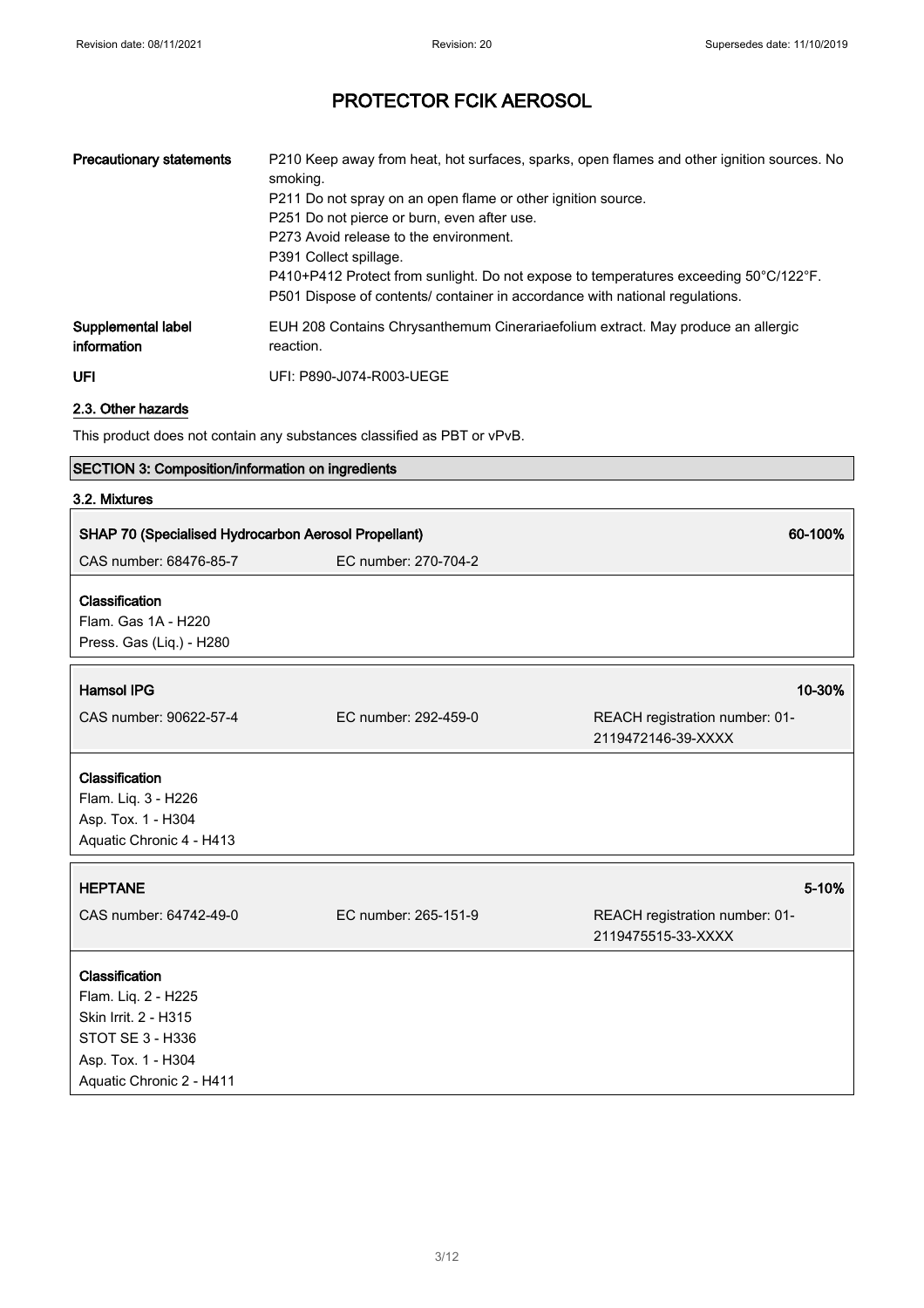| <b>HAMSOL 150ND</b><br>CAS number: -                                                                                                                            |                           |                                                      | $1 - 5%$ |
|-----------------------------------------------------------------------------------------------------------------------------------------------------------------|---------------------------|------------------------------------------------------|----------|
| Classification<br>STOT SE 3 - H336<br>Asp. Tox. 1 - H304<br>Aquatic Chronic 2 - H411                                                                            |                           |                                                      |          |
| PIPERONYL BUTOXIDE TECHNICAL                                                                                                                                    |                           |                                                      | $1 - 5%$ |
| CAS number: 51-03-6                                                                                                                                             | EC number: 200-076-7      | REACH registration number: 01-<br>2119537431-46-XXXX |          |
| M factor (Acute) = $1$                                                                                                                                          | M factor (Chronic) = $1$  |                                                      |          |
| Classification<br>Aquatic Acute 1 - H400<br>Aquatic Chronic 1 - H410                                                                                            |                           |                                                      |          |
| Pale Refined Pyrethrins (50%)                                                                                                                                   |                           |                                                      | 1%       |
| CAS number: -                                                                                                                                                   |                           |                                                      |          |
| M factor (Acute) = $100$                                                                                                                                        | M factor (Chronic) = 100  |                                                      |          |
| Classification<br>Acute Tox. 4 - H302<br>Acute Tox. 4 - H332<br>Skin Sens. 1 - H317<br>Asp. Tox. 1 - H304<br>Aquatic Acute 1 - H400<br>Aquatic Chronic 1 - H410 |                           |                                                      |          |
| <b>CYPERMETHRIN TECHNICAL</b>                                                                                                                                   |                           |                                                      | 1%       |
| CAS number: 52315-07-8                                                                                                                                          | EC number: 257-842-9      |                                                      |          |
| M factor (Acute) = $1000$                                                                                                                                       | M factor (Chronic) = 1000 |                                                      |          |
| Classification<br>Acute Tox. 3 - H301<br>STOT SE 3 - H335<br>STOT RE 2 - H373<br>Aquatic Acute 1 - H400<br>Aquatic Chronic 1 - H410                             |                           |                                                      |          |

The full text for all hazard statements is displayed in Section 16.

# SECTION 4: First aid measures

### 4.1. Description of first aid measures

General information Get medical advice/attention if you feel unwell.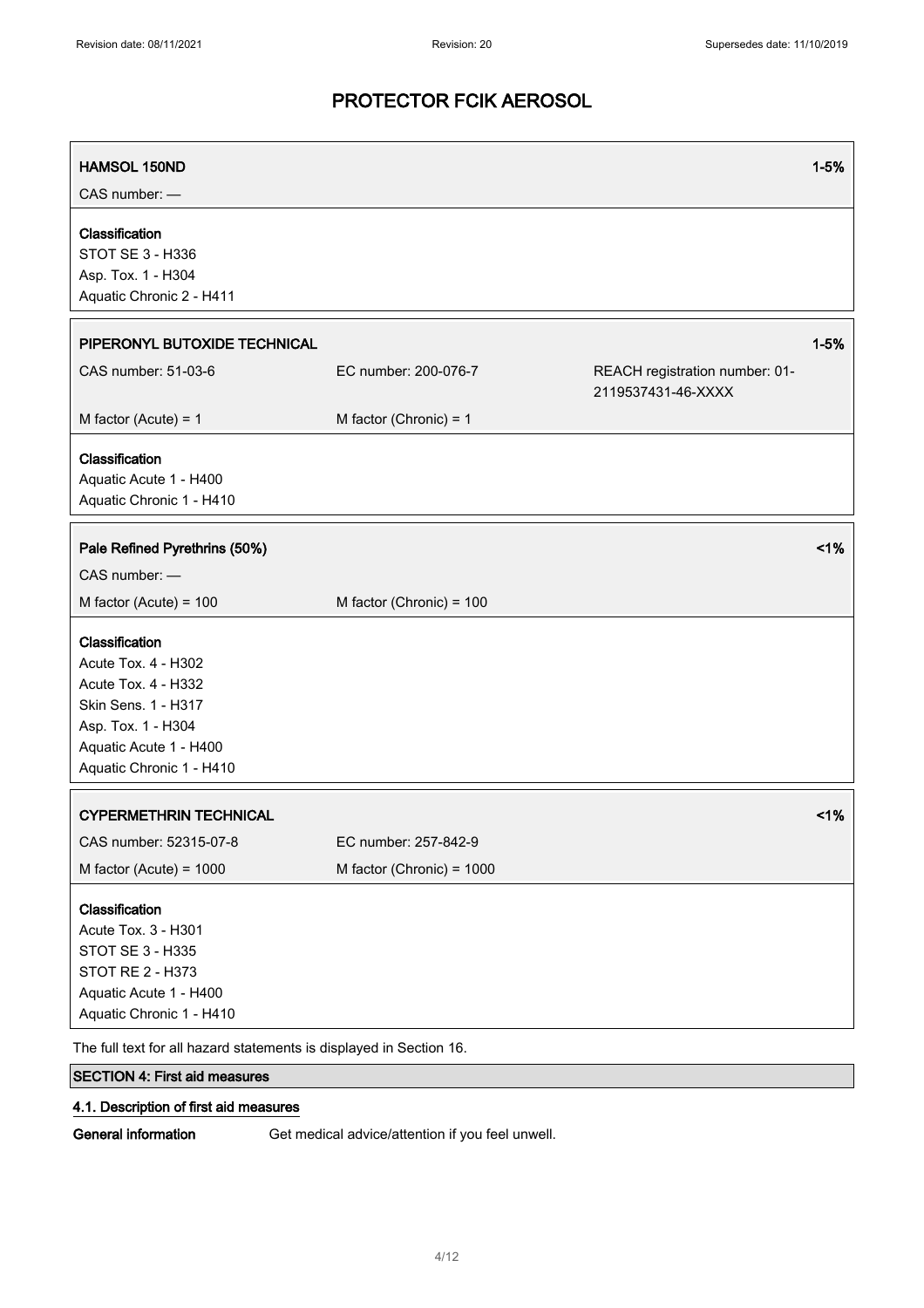| Inhalation                                                 | Move affected person to fresh air and keep warm and at rest in a position comfortable for<br>breathing. Maintain an open airway. Loosen tight clothing such as collar, tie or belt. When<br>breathing is difficult, properly trained personnel may assist affected person by administering<br>oxygen. Get medical attention. Place unconscious person on their side in the recovery<br>position and ensure breathing can take place. |
|------------------------------------------------------------|--------------------------------------------------------------------------------------------------------------------------------------------------------------------------------------------------------------------------------------------------------------------------------------------------------------------------------------------------------------------------------------------------------------------------------------|
| Ingestion                                                  | Rinse mouth thoroughly with water. Never give anything by mouth to an unconscious person.<br>Keep affected person under observation. Get medical attention if symptoms are severe or<br>persist.                                                                                                                                                                                                                                     |
| Skin contact                                               | Rinse with water.                                                                                                                                                                                                                                                                                                                                                                                                                    |
| Eye contact                                                | Rinse with water. Get medical attention if any discomfort continues.                                                                                                                                                                                                                                                                                                                                                                 |
| <b>Protection of first aiders</b>                          | First aid personnel should wear appropriate protective equipment during any rescue.                                                                                                                                                                                                                                                                                                                                                  |
|                                                            | 4.2. Most important symptoms and effects, both acute and delayed                                                                                                                                                                                                                                                                                                                                                                     |
| <b>General information</b>                                 | The severity of the symptoms described will vary dependent on the concentration and the<br>length of exposure.                                                                                                                                                                                                                                                                                                                       |
| Inhalation                                                 | Overexposure may cause the following adverse effects: Headache. Nausea, vomiting.<br>Drowsiness, dizziness, disorientation, vertigo. Narcotic effect.                                                                                                                                                                                                                                                                                |
| Ingestion                                                  | Due to the physical nature of this product, it is unlikely that ingestion will occur.                                                                                                                                                                                                                                                                                                                                                |
| Skin contact                                               | Redness. Irritating to skin.                                                                                                                                                                                                                                                                                                                                                                                                         |
| Eye contact                                                | May be slightly irritating to eyes. May cause discomfort.                                                                                                                                                                                                                                                                                                                                                                            |
|                                                            | 4.3. Indication of any immediate medical attention and special treatment needed                                                                                                                                                                                                                                                                                                                                                      |
| Notes for the doctor                                       | Treat symptomatically.                                                                                                                                                                                                                                                                                                                                                                                                               |
| <b>SECTION 5: Firefighting measures</b>                    |                                                                                                                                                                                                                                                                                                                                                                                                                                      |
| 5.1. Extinguishing media                                   |                                                                                                                                                                                                                                                                                                                                                                                                                                      |
| Suitable extinguishing media                               | The product is flammable. Extinguish with alcohol-resistant foam, carbon dioxide, dry powder<br>or water fog. Use fire-extinguishing media suitable for the surrounding fire.                                                                                                                                                                                                                                                        |
| Unsuitable extinguishing<br>media                          | Do not use water jet as an extinguisher, as this will spread the fire.                                                                                                                                                                                                                                                                                                                                                               |
| 5.2. Special hazards arising from the substance or mixture |                                                                                                                                                                                                                                                                                                                                                                                                                                      |
| Specific hazards                                           | Containers can burst violently or explode when heated, due to excessive pressure build-up. If                                                                                                                                                                                                                                                                                                                                        |
|                                                            | aerosol cans are ruptured, care should be taken due to the rapid escape of the pressurised<br>contents and propellant.                                                                                                                                                                                                                                                                                                               |
| <b>Hazardous combustion</b><br>products                    | Thermal decomposition or combustion products may include the following substances:<br>Harmful gases or vapours.                                                                                                                                                                                                                                                                                                                      |
| 5.3. Advice for firefighters                               |                                                                                                                                                                                                                                                                                                                                                                                                                                      |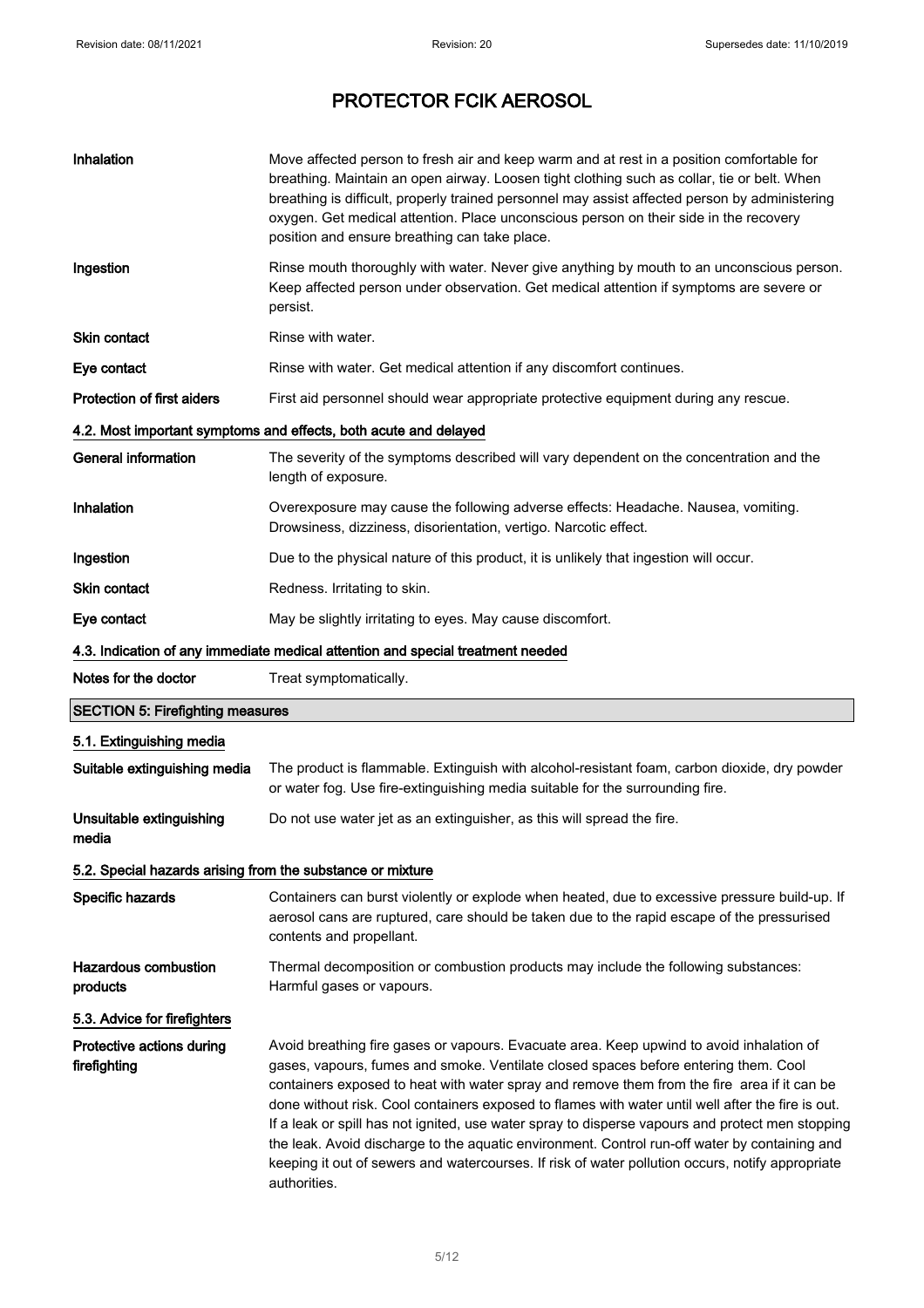| Special protective equipment<br>for firefighters          | Wear positive-pressure self-contained breathing apparatus (SCBA) and appropriate protective<br>clothing. Firefighter's clothing conforming to European standard EN469 (including helmets,<br>protective boots and gloves) will provide a basic level of protection for chemical incidents.                                                                                                                                                                                                                                                                                                                                                                                                                                                                                                                      |
|-----------------------------------------------------------|-----------------------------------------------------------------------------------------------------------------------------------------------------------------------------------------------------------------------------------------------------------------------------------------------------------------------------------------------------------------------------------------------------------------------------------------------------------------------------------------------------------------------------------------------------------------------------------------------------------------------------------------------------------------------------------------------------------------------------------------------------------------------------------------------------------------|
| <b>SECTION 6: Accidental release measures</b>             |                                                                                                                                                                                                                                                                                                                                                                                                                                                                                                                                                                                                                                                                                                                                                                                                                 |
|                                                           | 6.1. Personal precautions, protective equipment and emergency procedures                                                                                                                                                                                                                                                                                                                                                                                                                                                                                                                                                                                                                                                                                                                                        |
| <b>Personal precautions</b>                               | Wear protective clothing as described in Section 8 of this safety data sheet. No action shall be<br>taken without appropriate training or involving any personal risk. Evacuate area. Risk of<br>explosion. Provide adequate ventilation. No smoking, sparks, flames or other sources of<br>ignition near spillage. Promptly remove any clothing that becomes contaminated. Avoid<br>inhalation of dust and vapours. Use suitable respiratory protection if ventilation is inadequate.                                                                                                                                                                                                                                                                                                                          |
| 6.2. Environmental precautions                            |                                                                                                                                                                                                                                                                                                                                                                                                                                                                                                                                                                                                                                                                                                                                                                                                                 |
| <b>Environmental precautions</b>                          | Avoid discharge into drains or watercourses or onto the ground. Avoid discharge to the<br>aquatic environment.                                                                                                                                                                                                                                                                                                                                                                                                                                                                                                                                                                                                                                                                                                  |
| 6.3. Methods and material for containment and cleaning up |                                                                                                                                                                                                                                                                                                                                                                                                                                                                                                                                                                                                                                                                                                                                                                                                                 |
| Methods for cleaning up                                   | Wear protective clothing as described in Section 8 of this safety data sheet. Clear up spills<br>immediately and dispose of waste safely. Eliminate all ignition sources if safe to do so. No<br>smoking, sparks, flames or other sources of ignition near spillage. Do not allow material to<br>enter confined spaces, due to the risk of explosion. Flush contaminated area with plenty of<br>water. Wash thoroughly after dealing with a spillage. Dangerous for the environment. Do not<br>empty into drains. For waste disposal, see Section 13.                                                                                                                                                                                                                                                           |
| 6.4. Reference to other sections                          |                                                                                                                                                                                                                                                                                                                                                                                                                                                                                                                                                                                                                                                                                                                                                                                                                 |
| Reference to other sections                               | For personal protection, see Section 8. See Section 11 for additional information on health<br>hazards. See Section 12 for additional information on ecological hazards. For waste disposal,<br>see Section 13.                                                                                                                                                                                                                                                                                                                                                                                                                                                                                                                                                                                                 |
| <b>SECTION 7: Handling and storage</b>                    |                                                                                                                                                                                                                                                                                                                                                                                                                                                                                                                                                                                                                                                                                                                                                                                                                 |
| 7.1. Precautions for safe handling                        |                                                                                                                                                                                                                                                                                                                                                                                                                                                                                                                                                                                                                                                                                                                                                                                                                 |
| Usage precautions                                         | Read and follow manufacturer's recommendations. Wear protective clothing as described in<br>Section 8 of this safety data sheet. Keep away from food, drink and animal feeding stuffs.<br>Avoid exposing aerosol containers to high temperatures or direct sunlight. The product is<br>flammable. Keep away from heat, hot surfaces, sparks, open flames and other ignition<br>sources. No smoking. Avoid discharge to the aquatic environment. Do not handle until all<br>safety precautions have been read and understood. Do not spray on an open flame or other<br>ignition source. Do not pierce or burn, even after use. Spray will evaporate and cool rapidly<br>and may cause frostbite or cold burns if in contact with skin. Avoid contact with eyes. Avoid<br>inhalation of vapours and spray/mists. |

Advice on general occupational hygiene Wash promptly if skin becomes contaminated. Take off contaminated clothing. Wash contaminated clothing before reuse.

7.2. Conditions for safe storage, including any incompatibilities

| Storage precautions      | Store locked up. Keep away from oxidising materials, heat and flames. Keep only in the<br>original container. Keep container tightly closed, in a cool, well ventilated place. Keep<br>containers upright. Protect containers from damage. Protect from sunlight. Do not store near<br>heat sources or expose to high temperatures. |
|--------------------------|-------------------------------------------------------------------------------------------------------------------------------------------------------------------------------------------------------------------------------------------------------------------------------------------------------------------------------------|
| Storage class            | Miscellaneous hazardous material storage.                                                                                                                                                                                                                                                                                           |
| 7.3. Specific end use(s) |                                                                                                                                                                                                                                                                                                                                     |
| Specific end use(s)      | The identified uses for this product are detailed in Section 1.2.                                                                                                                                                                                                                                                                   |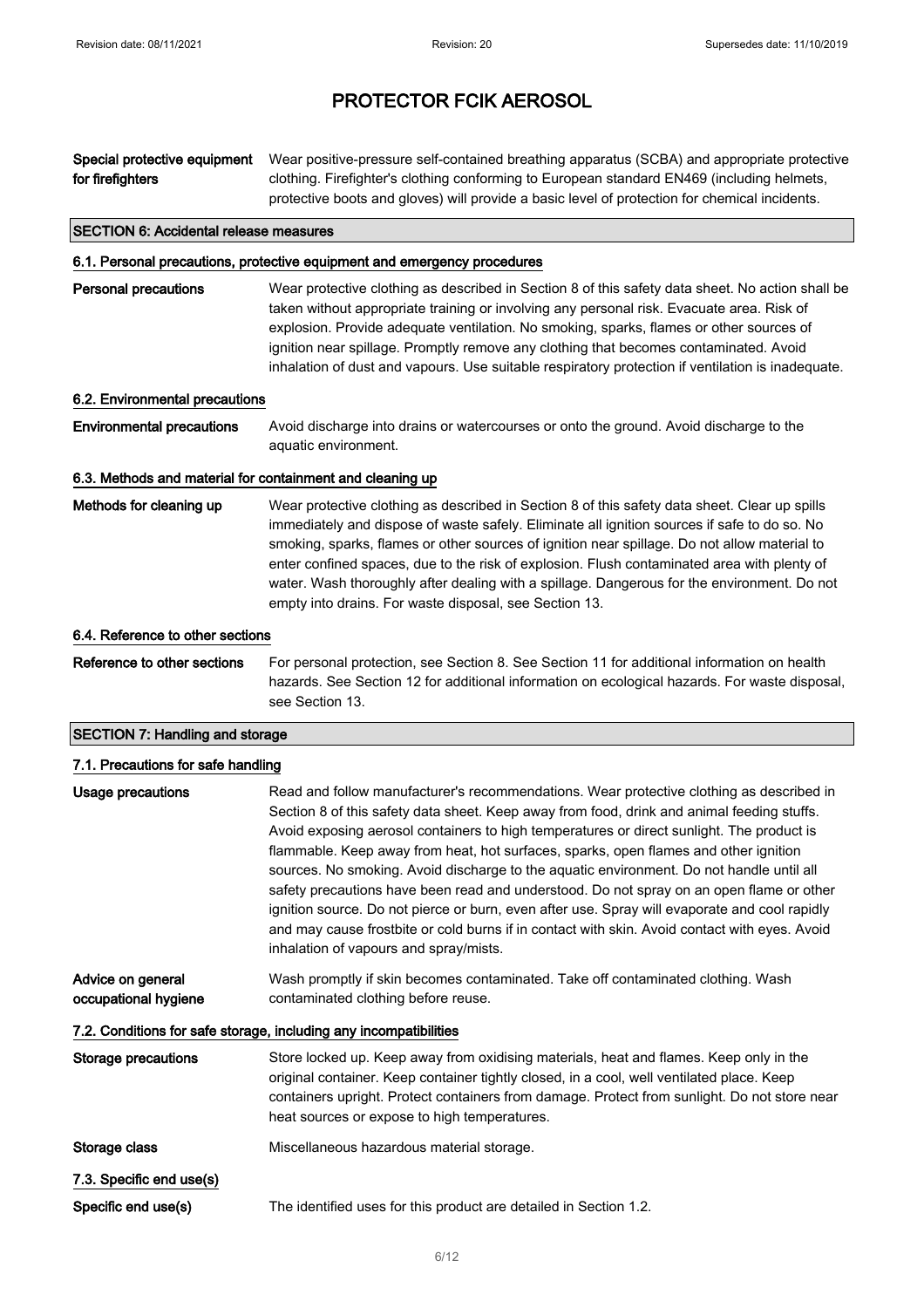| Usage description                                                             | Pesticide                                                                                                                                            |
|-------------------------------------------------------------------------------|------------------------------------------------------------------------------------------------------------------------------------------------------|
| SECTION 8: Exposure controls/Personal protection                              |                                                                                                                                                      |
| 8.1. Control parameters                                                       |                                                                                                                                                      |
| Occupational exposure limits                                                  |                                                                                                                                                      |
| <b>HEPTANE</b>                                                                |                                                                                                                                                      |
|                                                                               | Long-term exposure limit (8-hour TWA): WEL 500 ppm 2085 mg/m <sup>3</sup>                                                                            |
| Short-term exposure limit (15-minute): WEL<br>WEL = Workplace Exposure Limit. |                                                                                                                                                      |
|                                                                               |                                                                                                                                                      |
| 8.2. Exposure controls                                                        |                                                                                                                                                      |
| Appropriate engineering<br>controls                                           | Provide adequate ventilation.                                                                                                                        |
| Eye/face protection                                                           | Avoid contact with eyes. Eyewear complying with an approved standard should be worn if a<br>risk assessment indicates eye contact is possible.       |
| Hand protection                                                               | Chemical-resistant, impervious gloves complying with an approved standard should be worn if<br>a risk assessment indicates skin contact is possible. |
| Hygiene measures                                                              | Wash hands thoroughly after handling. Do not eat, drink or smoke when using this product.<br>Wash contaminated clothing before reuse.                |
| <b>Respiratory protection</b>                                                 | No specific recommendations. Provide adequate ventilation. If ventilation is inadequate,<br>suitable respiratory protection must be worn.            |
| <b>Environmental exposure</b><br>controls                                     | Keep container tightly sealed when not in use. Avoid release to the environment.                                                                     |

### SECTION 9: Physical and chemical properties

### 9.1. Information on basic physical and chemical properties

| Appearance                                      | Aerosol.                  |
|-------------------------------------------------|---------------------------|
| Colour                                          | No information available  |
| Odour                                           | No information available. |
| Odour threshold                                 | No information available. |
| рH                                              | No information available. |
| Melting point                                   | No information available. |
| Initial boiling point and range                 | No information available. |
| Flash point                                     | <b>Highly Flammable</b>   |
| <b>Evaporation rate</b>                         | No information available. |
| <b>Evaporation factor</b>                       | No information available. |
| Flammability (solid, gas)                       | No information available. |
| Upper/lower flammability or<br>explosive limits | No information available. |
| Other flammability                              | No information available. |
| Vapour pressure                                 | No information available. |
| Vapour density                                  | No information available. |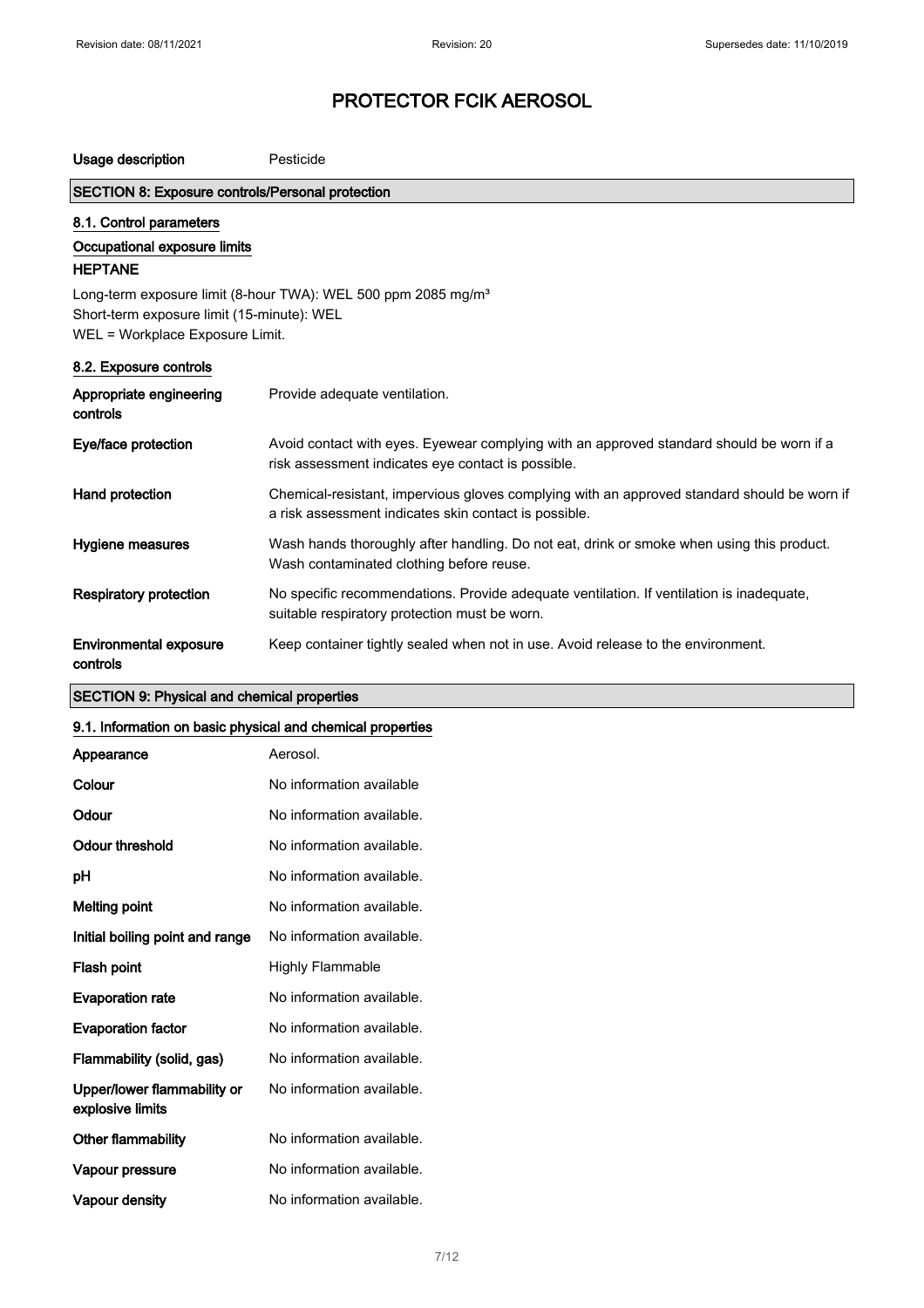| <b>Relative density</b>                                             | 1.0 @ @ 20°C                                                                                                                                                            |  |
|---------------------------------------------------------------------|-------------------------------------------------------------------------------------------------------------------------------------------------------------------------|--|
| <b>Bulk density</b>                                                 | No information available.                                                                                                                                               |  |
| Solubility(ies)                                                     | Miscible with water.                                                                                                                                                    |  |
| <b>Partition coefficient</b>                                        | No information available.                                                                                                                                               |  |
| Auto-ignition temperature                                           | No information available.                                                                                                                                               |  |
| <b>Decomposition Temperature</b>                                    | No information available.                                                                                                                                               |  |
| <b>Viscosity</b>                                                    | No information available.                                                                                                                                               |  |
| <b>Explosive properties</b>                                         | Not considered to be explosive.                                                                                                                                         |  |
| <b>Explosive under the influence</b><br>of a flame                  | Not considered to be explosive.                                                                                                                                         |  |
| <b>Oxidising properties</b>                                         | Not oxidising.                                                                                                                                                          |  |
| 9.2. Other information                                              |                                                                                                                                                                         |  |
| <b>SECTION 10: Stability and reactivity</b>                         |                                                                                                                                                                         |  |
| 10.1. Reactivity                                                    |                                                                                                                                                                         |  |
| Reactivity                                                          | There are no known reactivity hazards associated with this product.                                                                                                     |  |
| 10.2. Chemical stability                                            |                                                                                                                                                                         |  |
| <b>Stability</b>                                                    | Stable at normal ambient temperatures and when used as recommended. Stable under the<br>prescribed storage conditions.                                                  |  |
| 10.3. Possibility of hazardous reactions                            |                                                                                                                                                                         |  |
| Possibility of hazardous<br>reactions                               | The following materials may react strongly with the product: Oxidising agents.                                                                                          |  |
| 10.4. Conditions to avoid                                           |                                                                                                                                                                         |  |
| <b>Conditions to avoid</b>                                          | Avoid exposing aerosol containers to high temperatures or direct sunlight. Pressurised<br>container: may burst if heated                                                |  |
| 10.5. Incompatible materials                                        |                                                                                                                                                                         |  |
| <b>Materials to avoid</b>                                           | No specific material or group of materials is likely to react with the product to produce a<br>hazardous situation.                                                     |  |
| 10.6. Hazardous decomposition products                              |                                                                                                                                                                         |  |
| Hazardous decomposition<br>products                                 | Does not decompose when used and stored as recommended. Thermal decomposition or<br>combustion products may include the following substances: Harmful gases or vapours. |  |
| <b>SECTION 11: Toxicological information</b>                        |                                                                                                                                                                         |  |
| 11.1. Information on toxicological effects                          |                                                                                                                                                                         |  |
| Acute toxicity - oral                                               |                                                                                                                                                                         |  |
| Notes (oral LD <sub>50</sub> )                                      | Based on available data the classification criteria are not met.                                                                                                        |  |
| ATE oral (mg/kg)                                                    | 84,153.83                                                                                                                                                               |  |
| Acute toxicity - dermal<br>Notes (dermal LD <sub>50</sub> )         | Based on available data the classification criteria are not met.                                                                                                        |  |
| Acute toxicity - inhalation<br>Notes (inhalation LC <sub>50</sub> ) | Based on available data the classification criteria are not met.                                                                                                        |  |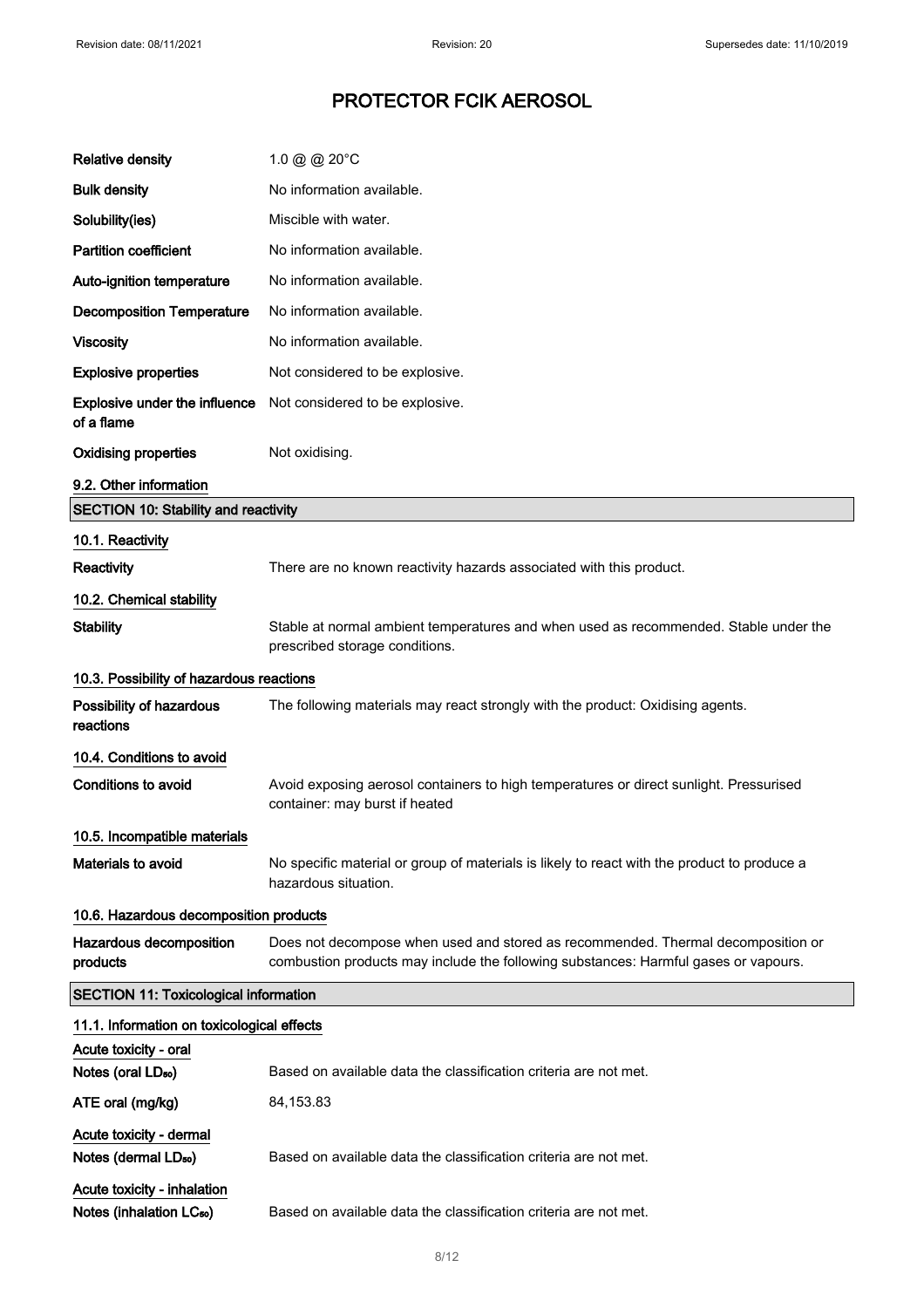| Skin corrosion/irritation                            |                                                                                                                                                        |
|------------------------------------------------------|--------------------------------------------------------------------------------------------------------------------------------------------------------|
| Animal data                                          | Based on available data the classification criteria are not met.                                                                                       |
| Serious eye damage/irritation                        |                                                                                                                                                        |
| Serious eye damage/irritation                        | Based on available data the classification criteria are not met.                                                                                       |
| <b>Respiratory sensitisation</b>                     |                                                                                                                                                        |
| <b>Respiratory sensitisation</b>                     | Based on available data the classification criteria are not met.                                                                                       |
| <b>Skin sensitisation</b>                            |                                                                                                                                                        |
| <b>Skin sensitisation</b>                            | Based on available data the classification criteria are not met.                                                                                       |
| Germ cell mutagenicity                               |                                                                                                                                                        |
| Genotoxicity - in vitro                              | Based on available data the classification criteria are not met.                                                                                       |
| Carcinogenicity                                      |                                                                                                                                                        |
| Carcinogenicity                                      | Based on available data the classification criteria are not met.                                                                                       |
| <b>IARC</b> carcinogenicity                          | None of the ingredients are listed or exempt.                                                                                                          |
| Reproductive toxicity                                |                                                                                                                                                        |
| Reproductive toxicity - fertility                    | Based on available data the classification criteria are not met.                                                                                       |
| Reproductive toxicity -<br>development               | Based on available data the classification criteria are not met.                                                                                       |
| Specific target organ toxicity - single exposure     |                                                                                                                                                        |
| STOT - single exposure                               | Not classified as a specific target organ toxicant after a single exposure.                                                                            |
| Specific target organ toxicity - repeated exposure   |                                                                                                                                                        |
| STOT - repeated exposure                             | Not classified as a specific target organ toxicant after repeated exposure.                                                                            |
| <b>Aspiration hazard</b><br><b>Aspiration hazard</b> | Based on available data the classification criteria are not met.                                                                                       |
| <b>General information</b>                           | The severity of the symptoms described will vary dependent on the concentration and the<br>length of exposure.                                         |
| Inhalation                                           | Spray/mists may cause respiratory tract irritation.                                                                                                    |
| Ingestion                                            | Due to the physical nature of this product, it is unlikely that ingestion will occur.                                                                  |
| Skin contact                                         | Repeated exposure may cause skin dryness or cracking.                                                                                                  |
| Eye contact                                          | May be slightly irritating to eyes. May cause discomfort.                                                                                              |
| Route of exposure                                    | Ingestion Inhalation Skin and/or eye contact                                                                                                           |
| <b>Target organs</b>                                 | No specific target organs known.                                                                                                                       |
| <b>SECTION 12: Ecological information</b>            |                                                                                                                                                        |
| Ecotoxicity                                          | The product contains a substance which is very toxic to aquatic organisms and which may<br>cause long-term adverse effects in the aquatic environment. |
| 12.1. Toxicity                                       |                                                                                                                                                        |
| <b>Toxicity</b>                                      | Aquatic Acute 1 - H400 Very toxic to aquatic life. Aquatic Chronic 1 - H410 Very toxic to<br>aquatic life with long lasting effects.                   |

### 12.2. Persistence and degradability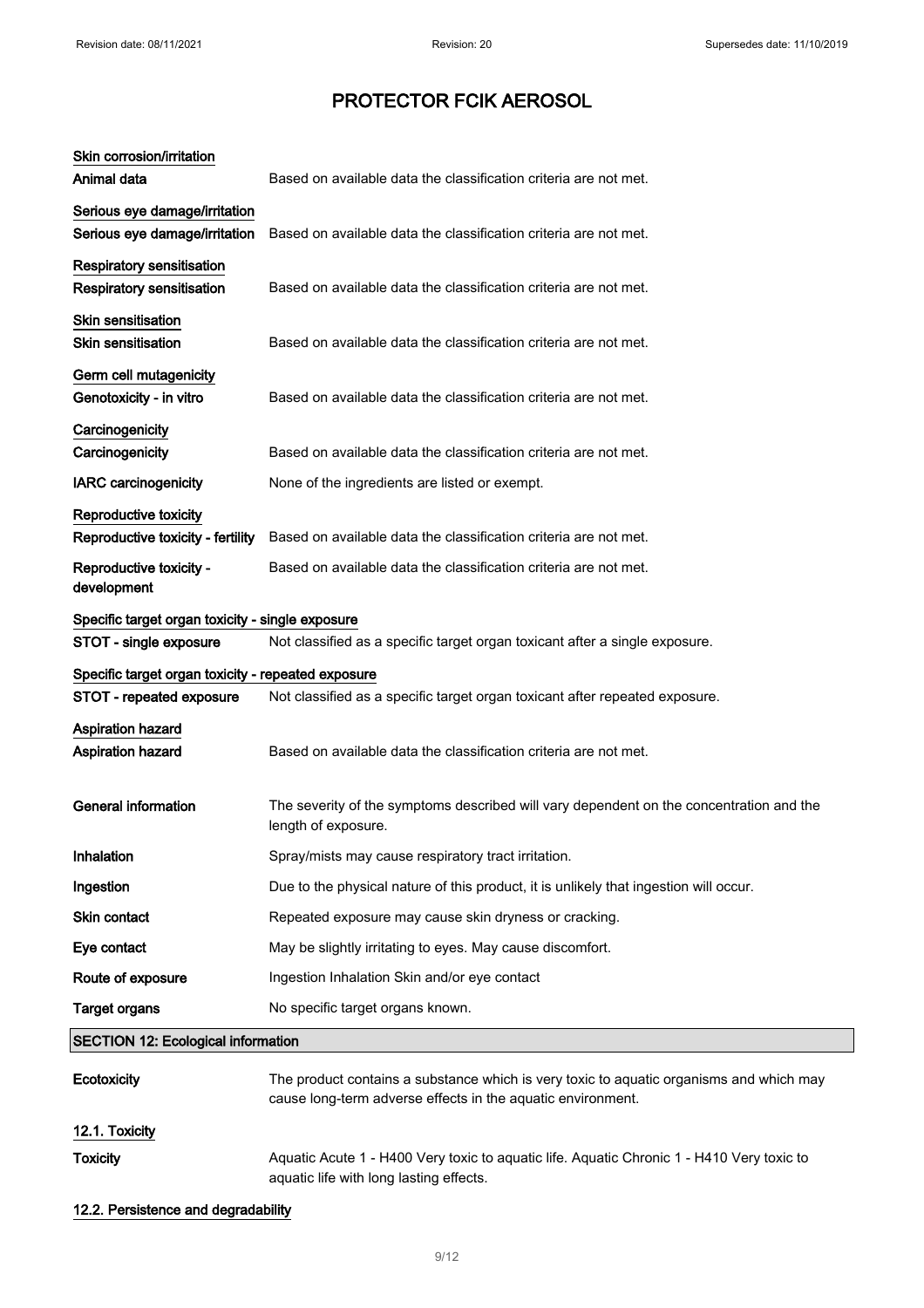|                                            | Persistence and degradability The degradability of the product is not known.                                                                                         |  |
|--------------------------------------------|----------------------------------------------------------------------------------------------------------------------------------------------------------------------|--|
| 12.3. Bioaccumulative potential            |                                                                                                                                                                      |  |
| <b>Bioaccumulative potential</b>           | No data available on bioaccumulation.                                                                                                                                |  |
| <b>Partition coefficient</b>               | No information available.                                                                                                                                            |  |
| 12.4. Mobility in soil                     |                                                                                                                                                                      |  |
| <b>Mobility</b>                            | The product contains volatile organic compounds (VOCs) which will evaporate easily from all<br>surfaces.                                                             |  |
| 12.5. Results of PBT and vPvB assessment   |                                                                                                                                                                      |  |
| 12.6. Other adverse effects                |                                                                                                                                                                      |  |
| Other adverse effects                      | None known.                                                                                                                                                          |  |
| <b>Toxicity of ingredients</b>             |                                                                                                                                                                      |  |
| <b>SECTION 13: Disposal considerations</b> |                                                                                                                                                                      |  |
| 13.1. Waste treatment methods              |                                                                                                                                                                      |  |
| <b>General information</b>                 | This material and its container must be disposed of in a safe way. Do not puncture or<br>incinerate, even when empty.                                                |  |
| <b>Disposal methods</b>                    | Empty containers must not be punctured or incinerated because of the risk of an explosion.<br>Dispose of contents/container in accordance with national regulations. |  |
| <b>Waste class</b>                         | Waste disposal key number from EWC is 20 01 19 (Pesticides)                                                                                                          |  |
| <b>SECTION 14: Transport information</b>   |                                                                                                                                                                      |  |
| 14.1. UN number                            |                                                                                                                                                                      |  |
| UN No. (ADR/RID)                           | 1950                                                                                                                                                                 |  |
| UN No. (IMDG)                              | 1950                                                                                                                                                                 |  |
| UN No. (ICAO)                              | 1950                                                                                                                                                                 |  |
| UN No. (ADN)                               | 1950                                                                                                                                                                 |  |
| 14.2. UN proper shipping name              |                                                                                                                                                                      |  |
| Proper shipping name<br>(ADR/RID)          | <b>AEROSOLS</b>                                                                                                                                                      |  |
|                                            | Proper shipping name (IMDG) AEROSOLS (CONTAINS CYPERMETHRIN TECHNICAL, Pale Refined Pyrethrins (50%))                                                                |  |
| Proper shipping name (ICAO) AEROSOLS       |                                                                                                                                                                      |  |
| Proper shipping name (ADN)                 | AEROSOLS                                                                                                                                                             |  |
| 14.3. Transport hazard class(es)           |                                                                                                                                                                      |  |
| <b>ADR/RID class</b>                       | 2.1                                                                                                                                                                  |  |
| <b>ADR/RID classification code</b>         | 5F                                                                                                                                                                   |  |
| <b>ADR/RID label</b>                       | 2.1                                                                                                                                                                  |  |
| <b>IMDG class</b>                          | 2.1                                                                                                                                                                  |  |
| ICAO class/division                        | 2.1                                                                                                                                                                  |  |
| <b>ADN class</b>                           | 2.1                                                                                                                                                                  |  |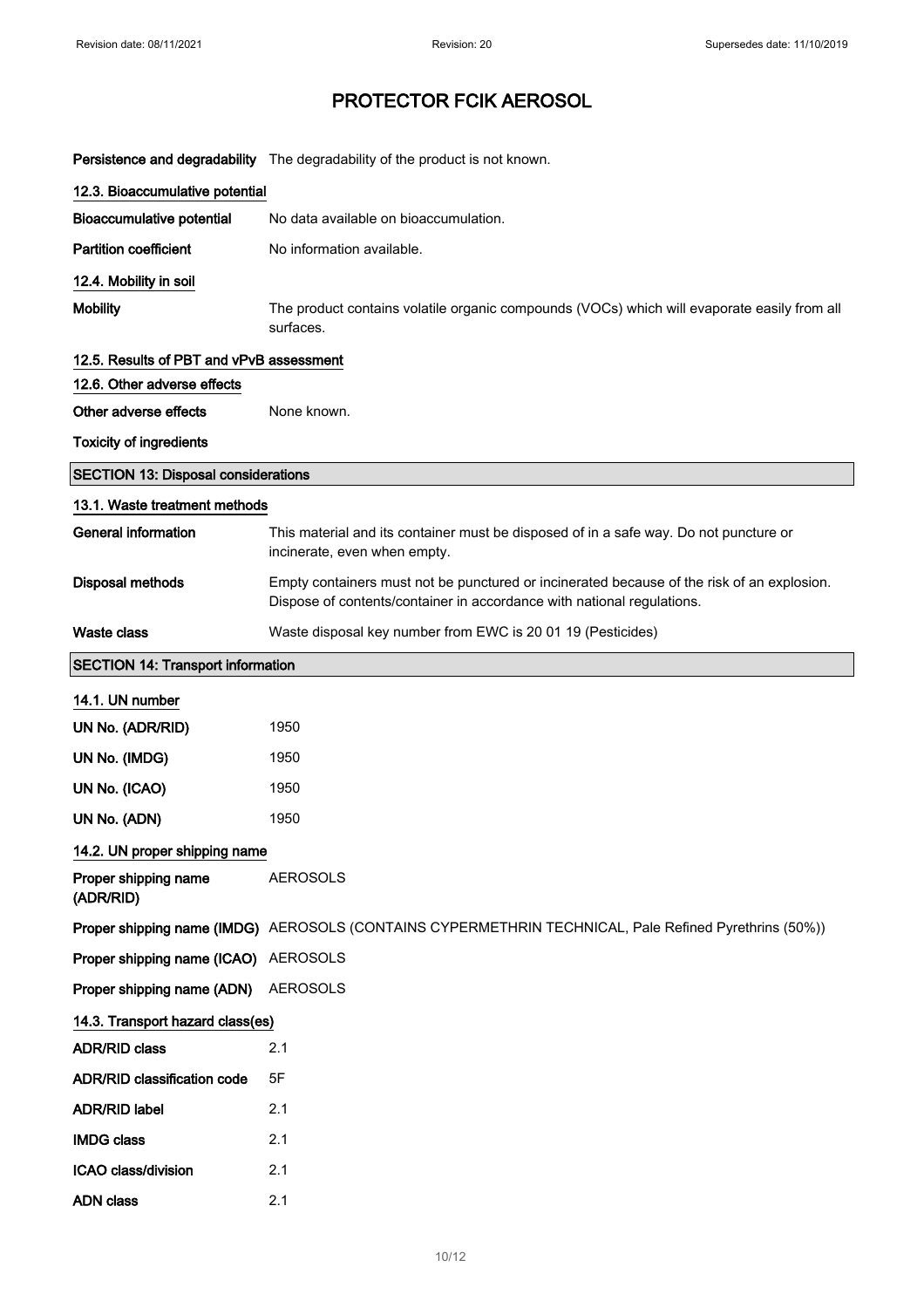#### Transport labels



| 14.4. Packing group       |      |  |
|---------------------------|------|--|
| ADR/RID packing group     | None |  |
| <b>IMDG packing group</b> | None |  |
| ICAO packing group        | None |  |
| ADN packing group         | None |  |

### 14.5. Environmental hazards

#### Environmentally hazardous substance/marine pollutant



### 14.6. Special precautions for user

EmS F-D, S-U

ADR transport category 2

Tunnel restriction code (D)

#### 14.7. Transport in bulk according to Annex II of MARPOL and the IBC Code

Transport in bulk according to Not applicable. Annex II of MARPOL 73/78 and the IBC Code

### SECTION 15: Regulatory information

| 15.1. Safety, health and environmental regulations/legislation specific for the substance or mixture |                                                                                                                                                                                                                                                                                                                                                                                                                                                                                                                                                                                                                                                                                                                           |  |
|------------------------------------------------------------------------------------------------------|---------------------------------------------------------------------------------------------------------------------------------------------------------------------------------------------------------------------------------------------------------------------------------------------------------------------------------------------------------------------------------------------------------------------------------------------------------------------------------------------------------------------------------------------------------------------------------------------------------------------------------------------------------------------------------------------------------------------------|--|
| National regulations                                                                                 | Health and Safety at Work etc. Act 1974 (as amended).<br>The Chemicals (Hazard Information and Packaging for Supply) Regulations 2009 (SI 2009<br>No. 716).<br>The Carriage of Dangerous Goods and Use of Transportable Pressure Equipment<br>Regulations 2009 (SI 2009 No. 1348) (as amended) ["CDG 2009"].<br>EH40/2005 Workplace exposure limits.<br>The Aerosol Dispensers Regulations 2009 (SI 2009 No. 2824).                                                                                                                                                                                                                                                                                                       |  |
| EU legislation                                                                                       | Regulation (EC) No 1907/2006 of the European Parliament and of the Council of 18<br>December 2006 concerning the Registration, Evaluation, Authorisation and Restriction of<br>Chemicals (REACH) (as amended).<br>Commission Regulation (EU) No 453/2010 of 20 May 2010.<br>Regulation (EC) No 1272/2008 of the European Parliament and of the Council of 16<br>December 2008 on classification, labelling and packaging of substances and mixtures (as<br>amended).<br>Dangerous Preparations Directive 1999/45/EC.<br>Dangerous Substances Directive 67/548/EEC.<br>Council Directive of 20 May 1975 on the approximation of the laws of the Member States<br>relating to aerosol dispensers (75/324/EEC) (as amended). |  |

#### 15.2. Chemical safety assessment

No chemical safety assessment has been carried out.